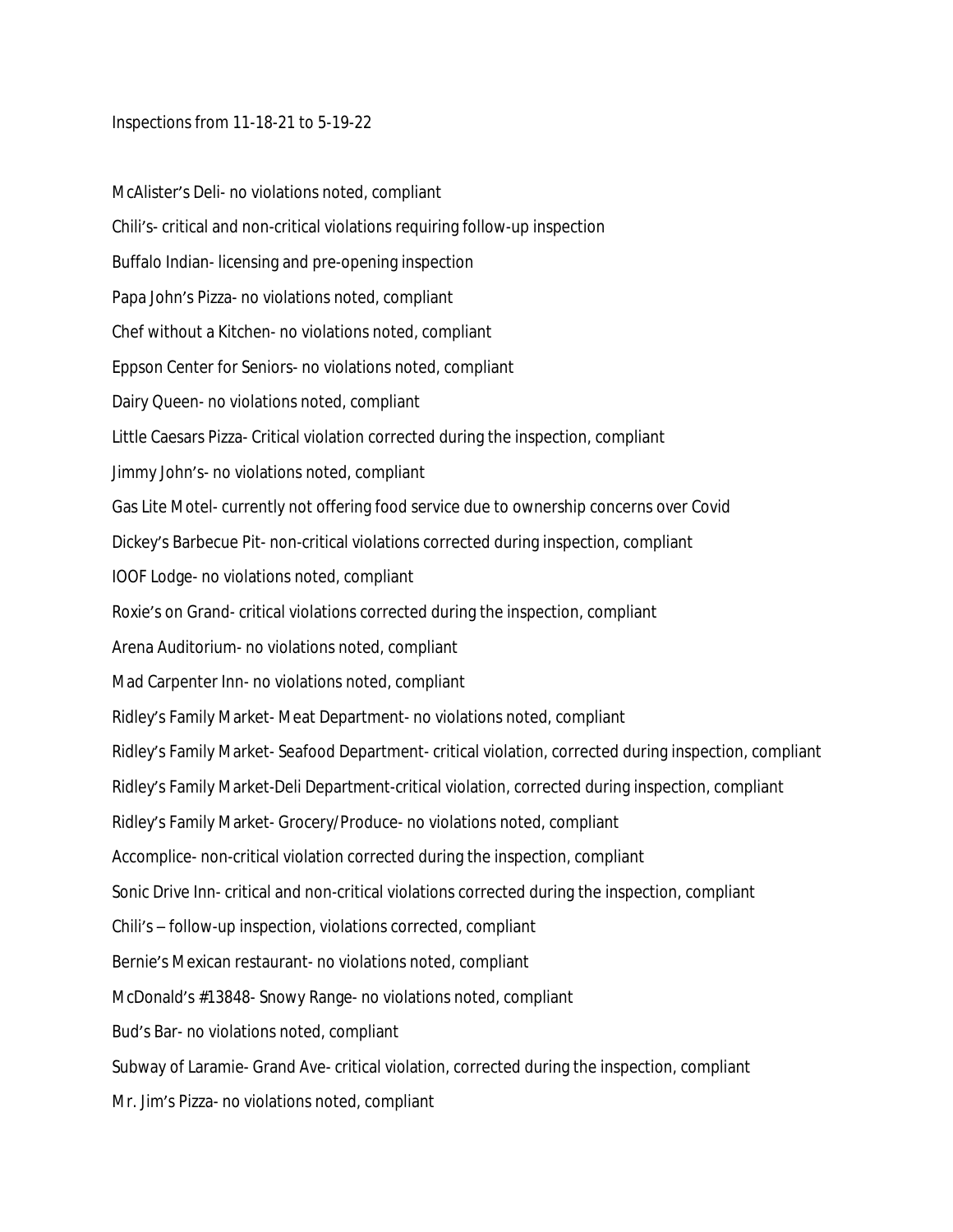Big D Oil #44- no violations noted, compliant Buffalo Indian- critical and non-critical violations corrected during the inspection, compliant Caterings of Laramie- no violations noted, compliant Night Heron Bookstore and Coffeehouse- critical violation corrected during inspection, compliant Night Heron Bakery- o violations noted, compliant Second Story- critical violation, corrected during inspection, compliant Laramie Lanes- no violations noted, compliant Crowbar and Grill- no violations noted, compliant Domino's Pizza- non-critical violation requiring follow-up inspection Subway #35271/WalMart- no violations noted, compliant The Pit Stop- no violations noted, compliant Gateway Fuels- non-critical violation corrected during inspection, compliant Big Hollow Food COOP- no violations noted, compliant Wal Mart #1412- investigation inspection initiated by WDA for recall on ground beef contaminated with E. Coli, compliant Ivinson Memorial Hospital- no violations noted, compliant Andale Rapido- no violations noted, compliant Speed Goat- non-critical violations corrected during inspection, compliant Prairie Rose- no violations noted, compliant Sweet Mellissa Café- non-critical violation, corrected during the inspection, compliant Domino's Pizza- follow-up inspection, violations corrected, compliant Bagelmaker's- no violations noted, compliant Qdoba- no violations noted, compliant Anong's Thai Cuisine- no violations noted, compliant Big D Oil #55- no violations noted, compliant Panda Express- no violations noted, compliant Pita Pit Franchise- no violations noted, compliant UW Catering Kitchen- no violations noted, compliant CJ's Express- no violations noted, compliant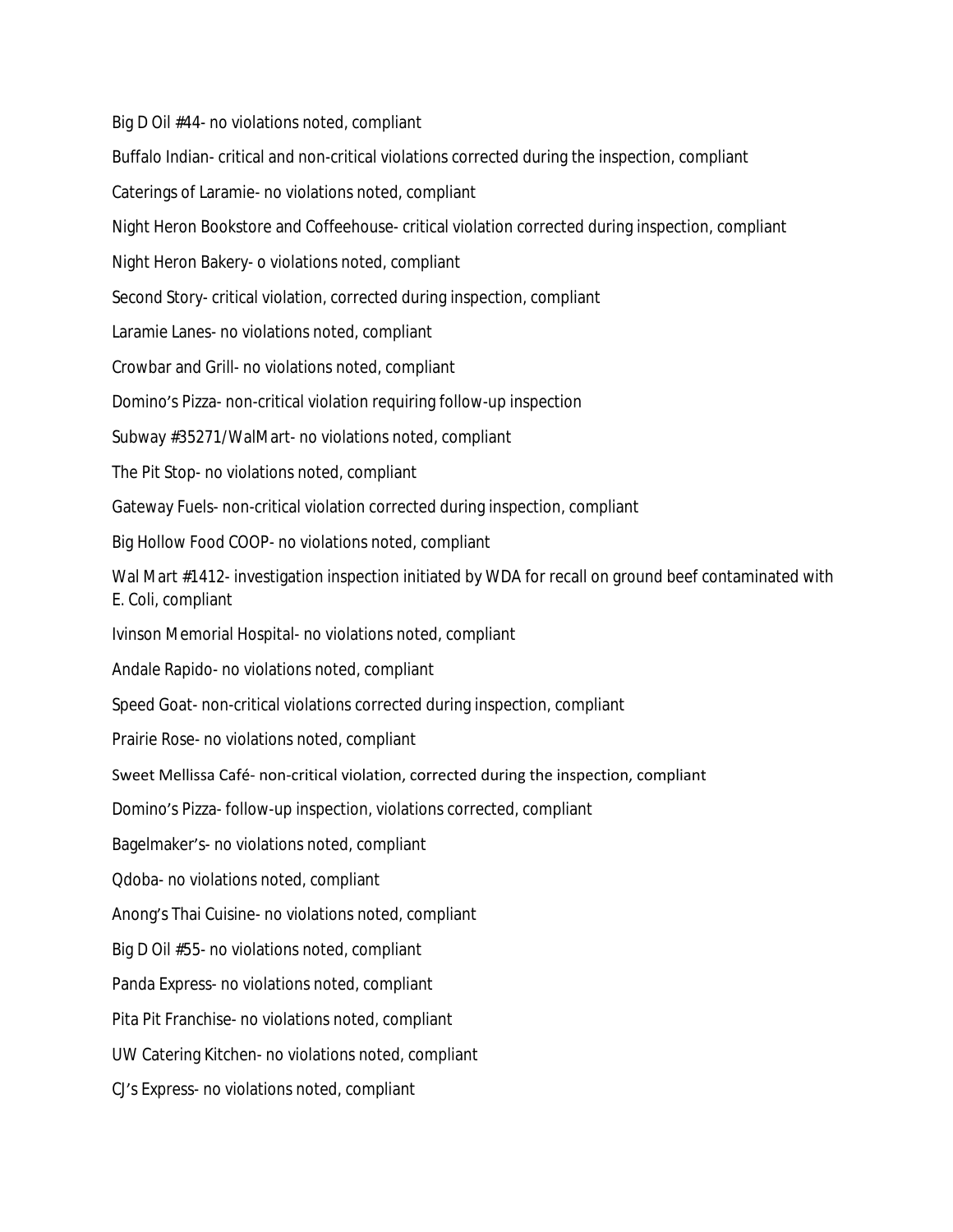UFC Rolling Mill- no violations noted, compliant Rendezvous- critical violation, corrected during inspection, compliant Safeway-Deli Dept.- no violations noted, compliant Safeway- Seafood Dept.- no violations noted, compliant Safeway- Meat Dept.- no violations noted, compliant Lovejoy's- no violations noted, compliant 17<sup>th</sup> Street Café- no violations noted, compliant Ivinson Home for Ladies- no violations noted, compliant Alibi Pub & Patio- no violations noted, compliant High Altitude Performance Center- critical violations corrected during inspection, compliant Budget Inn- no violations noted, compliant Maria's Mexican Grill and Cantina- critical and non-critical violations corrected during inspection, compliant Pizza Hut- no-critical violation, corrected during inspection, compliant Encore Café- no violations noted, compliant Elementary Central Cafeteria- no violations noted, compliant Beiteil Elementary School- Food service, preparation and delivery by Central Cafeteria, compliant Slade Elementary School- Food service, preparation and delivery by Central Cafeteria, compliant Whiting High School- Food service, preparation and delivery by Central Cafeteria, compliant Indian Paintbrush Elementary School- Food service, preparation and delivery by Central Cafeteria, compliant Spring Creek Elementary School- Food service, preparation and delivery by Central Cafeteria, compliant Snowy Range Academy- Food service, preparation and delivery by Central Cafeteria, compliant Laramie Montessori School- Food service, preparation and delivery by Central Cafeteria, compliant UW Lab School- Food service, preparation and delivery by Central Cafeteria, compliant Laramie Middle School- no violations noted, compliant Carl's Jr- no violations noted, compliant Altitude Chophouse and Brewery- non-critical violation, corrected during the inspection Albany County Detention Center- non-critical violation corrected during the inspection, compliant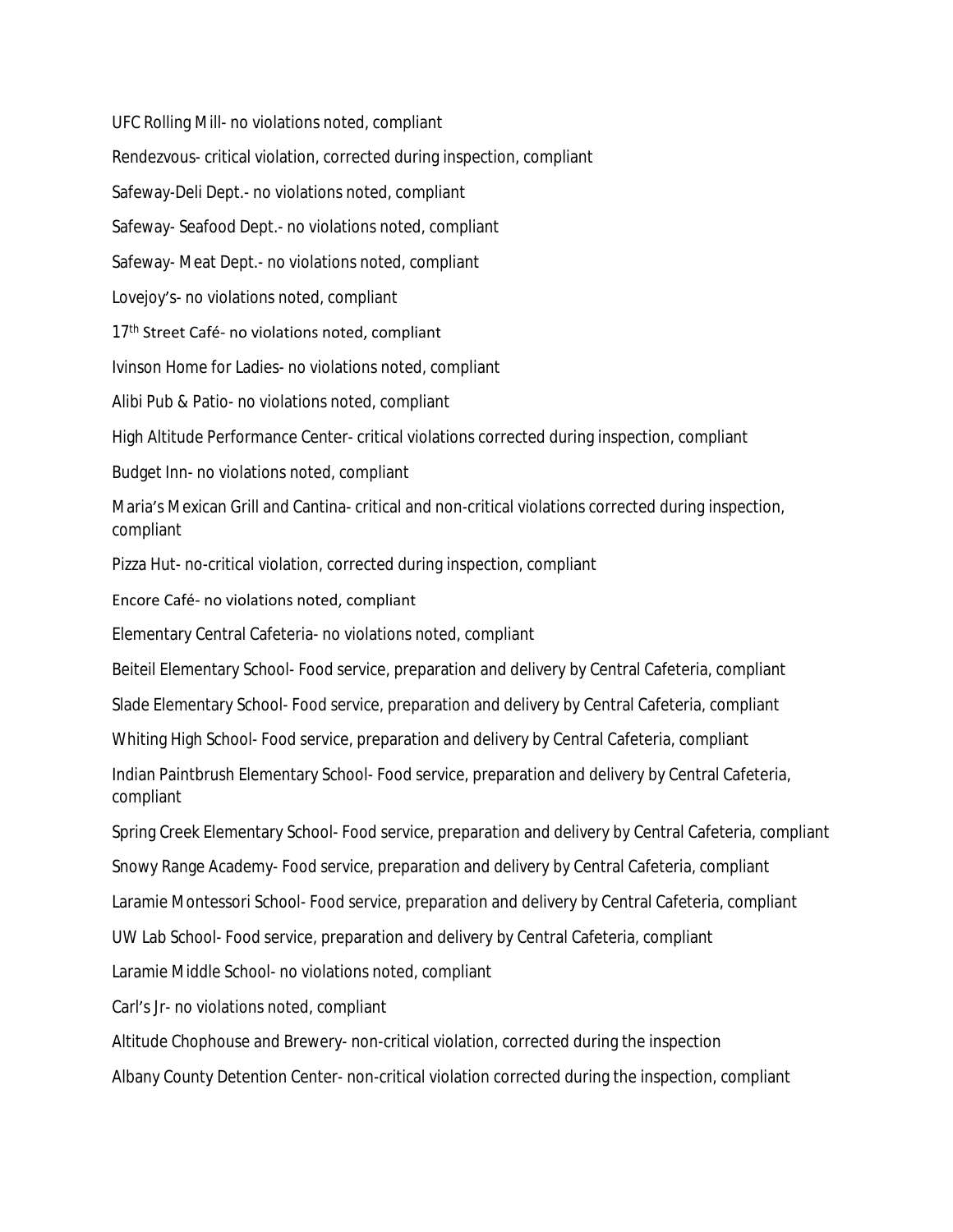Laramie High School- no violations noted, compliant Laramie High School Culinary- no violations noted, compliant On the Hook- no violations noted, compliant Linford Elementary School- no violations noted, compliant Einstein's Brothers Bagels- no violations noted, compliant Fujisan Sushi- critical violation corrected during inspection, compliant Washakie Center- critical violation corrected during inspection, compliant Doc's Mexican Food &Mini Donuts- no violations noted, compliant Laramie Soup Kitchen- no violations noted, compliant West Laramie Fly Store- no violations noted, compliant Maverik-no violations, noted, compliant Mr. Bill's Burgers- critical violations, corrected during the inspection, compliant Ruffed Up Duck Saloon- no violations note, compliant Kappa Kappa Gamma- critical violations noted, corrected during the inspection, compliant Chi Omega- no violations noted, compliant Chili's- complaint inspection, critical violation, corrected during inspection, follow-up for continued compliance Sigma Chi- no violations noted, compliant Delta Delta Delta- critical violation corrected during inspection, compliant Sigma Nu- critical violation, corrected during inspection, compliant Spring Wind – no violations noted, compliant Applebee's Neighborhood Grill & Bar- critical violation corrected during the inspection Northridge Discount Liquors- non-critical violation, corrected during inspection, compliant Hambones Pizza- no violations noted, compliant Wyoming Rib & Chop- critical violations, corrected during the inspection, compliant UW Conference Center- critical violation corrected during inspection, compliant Fernando's Mexican Grill- non-critical violation, corrected during inspection compliant Hilton Garden Inn- no violations noted, compliant Jeffrey's Bistro- no violations noted, compliant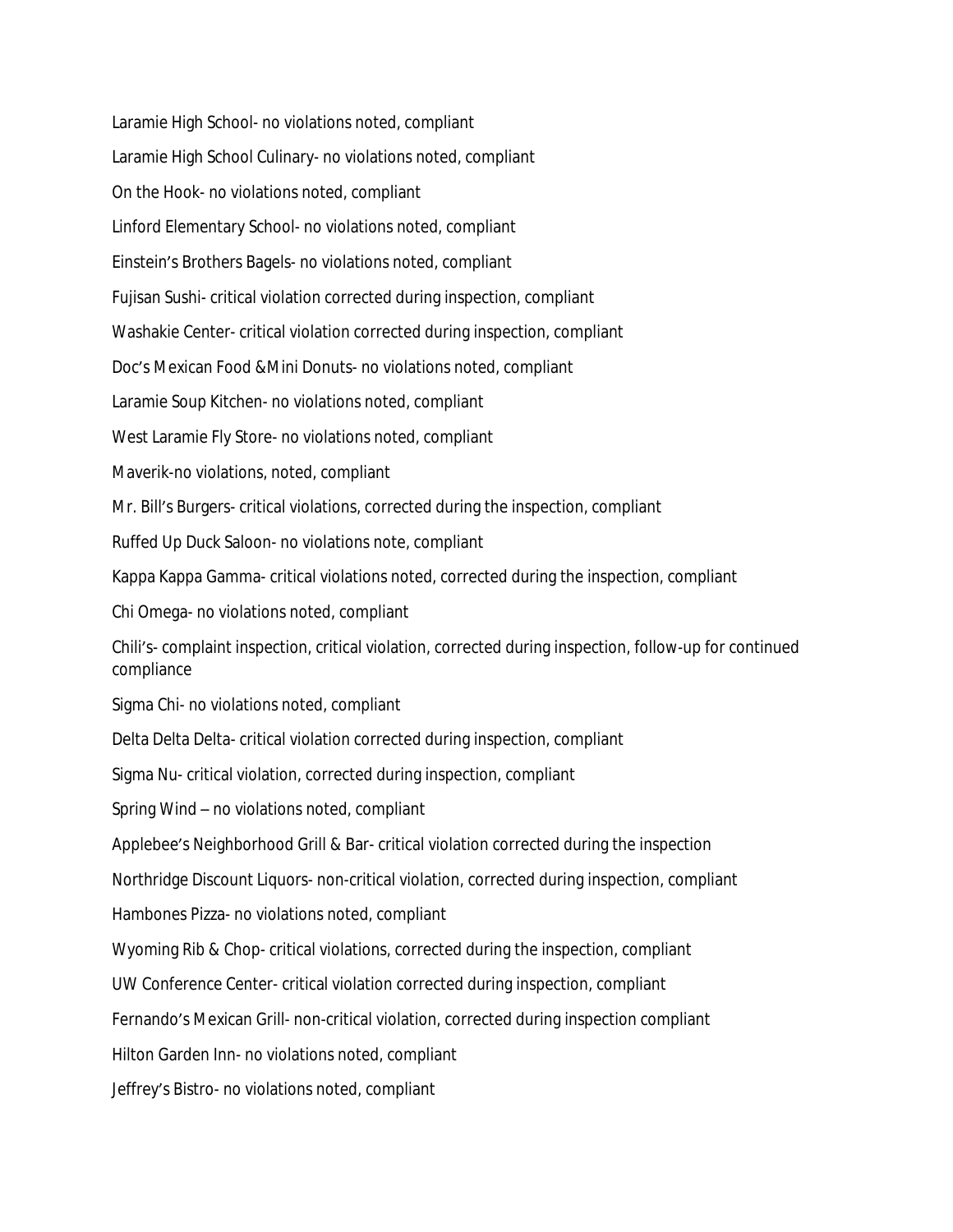Petro Iron Skillet Restaurant- critical violation, corrected during inspection compliant Petro Trucker Store- no violations noted, compliant Petro Fuel Island- no violations noted, compliant Double Dub's- no violations noted, compliant Chaco's Tacos- no violations noted, compliant Perkin's Family Restaurant- no violations noted, compliant On the Hook Retail Processor- critical and non-critical violations, requiring follow-up inspection 307 Meat Company- critical violation corrected during the inspection, compliant Altitude chophouse and Brewery- complaint inspection requiring follow-up inspection Hu Baozi- Temp inspection at commissary, compliant Wal Mart- Deli Department- no violations noted, compliant Wal Mart- Meat department- no violations noted, compliant Wal Mart- Seafood Department- no violations noted, compliant Dollar General- no violations noted, compliant No. 1 Buffett- critical and non-critical violation requiring follow-up Burger King- no violations noted, compliant Human Bean- no violations noted, compliant McDonalds-Grand Ave- no violations noted, compliant Freddy's Laramie- no violations noted, compliant Thai Spice- no violations noted, compliant Cask:307- critical violations corrected during the inspection, compliant Palermo's Italian Restaurant- no violations noted, compliant Laramie connections church- no violations noted, compliant Papa Murphy's Pizza- no violations noted, compliant The Lodge Nutrition & Energy- no violations noted, compliant Snowy Store's- no violations noted, compliant Corona Village- no violations noted, compliant Third Street Shell- no violations noted, compliant Arby's- no violations noted, compliant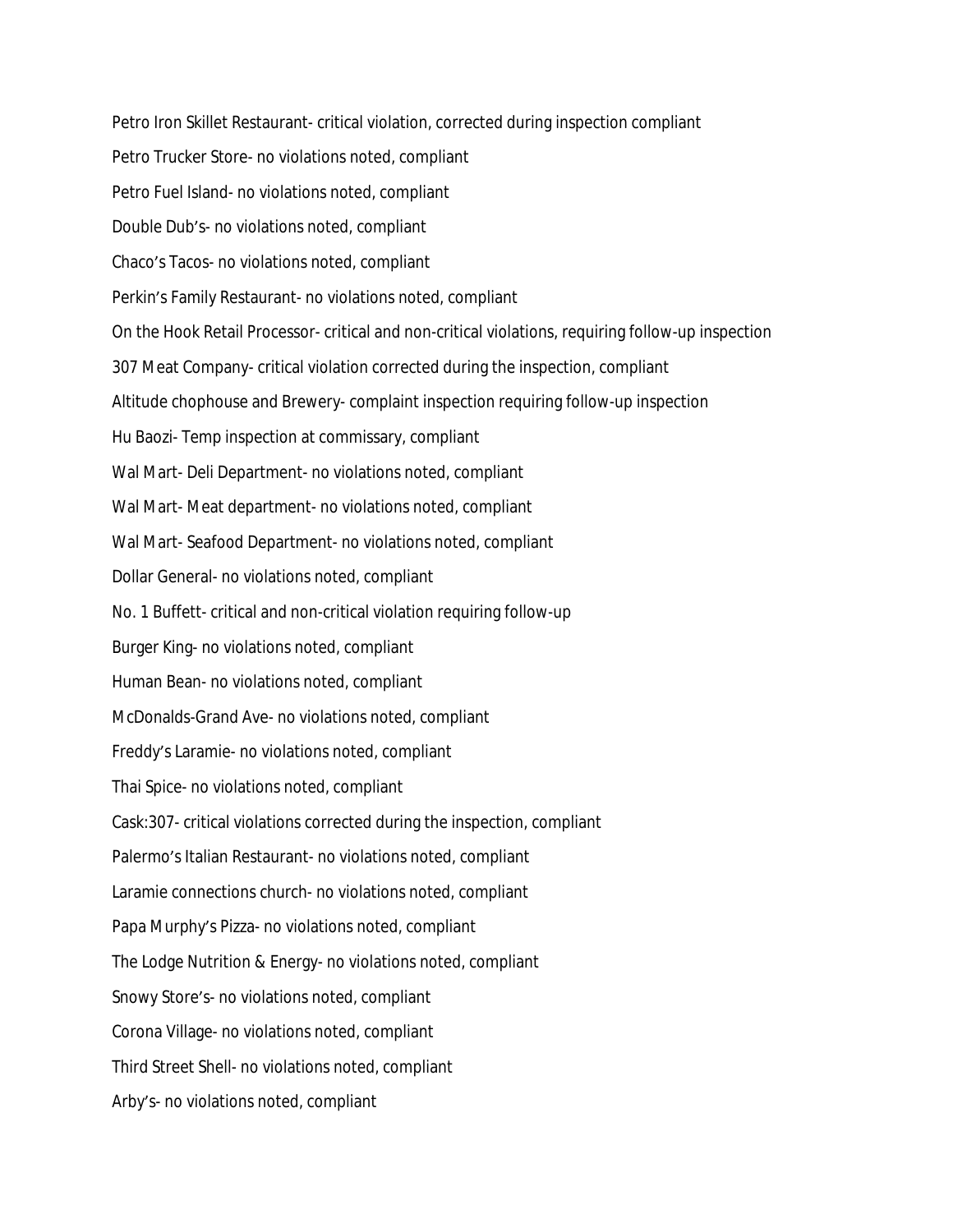Wendy's Pilot- critical violations corrected during inspection, compliant Pilot Travel Center- no violations noted, compliant Sigma Alpha Epsilon Fraternity- critical and non-critical violations requiring follow-up inspection Starbucks Coffee- no violations noted, compliant Jersey Mike's- Pre-opening inspection and licensing Mizu Sushi- no violations noted, compliant The Grounds Internet& Coffeehouse- no violations noted, compliant Sigma Alpha Epsilon Fraternity- follow-up inspection, violation corrected, compliant Mary's Mountain Cookies- pre-opening and licensing inspection, compliant Coal Creek Coffee Uptown- critical violation corrected during inspection, compliant Coal Creek Coffee- no violations noted, compliant The Sugar Mouse Cupcake House- no violations noted, compliant Niko Sushi & Steak-critical and non-critical violations, follow-up required Subway- 3rd Street- no violations noted, compliant Born in a Barn- no violations noted, compliant On the Hook Retail Processor- follow-up inspection, corrections completed, compliant Subway- Adams Street- non-critical violation, corrected during inspection, compliant Taco John's- no violations noted, compliant Taco Bell- no violations noted, compliant Jersey Mike's- no violations noted, compliant Wendy's of Laramie- no violations noted, compliant McAlister's- no violations noted, compliant Chili's- critical and non-critical violations requiring follow-up inspection Chili's- critical violations corrected Daylight Donuts- critical violation corrected during inspection, compliant Comfort Inn- no violations noted, compliant Niko Sushi & Steak- follow-up inspection violations corrected, compliant The Grazing Cowboy- licensing and pre-opening inspection, compliant Mary's Mountain Cookies- no violations noted, compliant